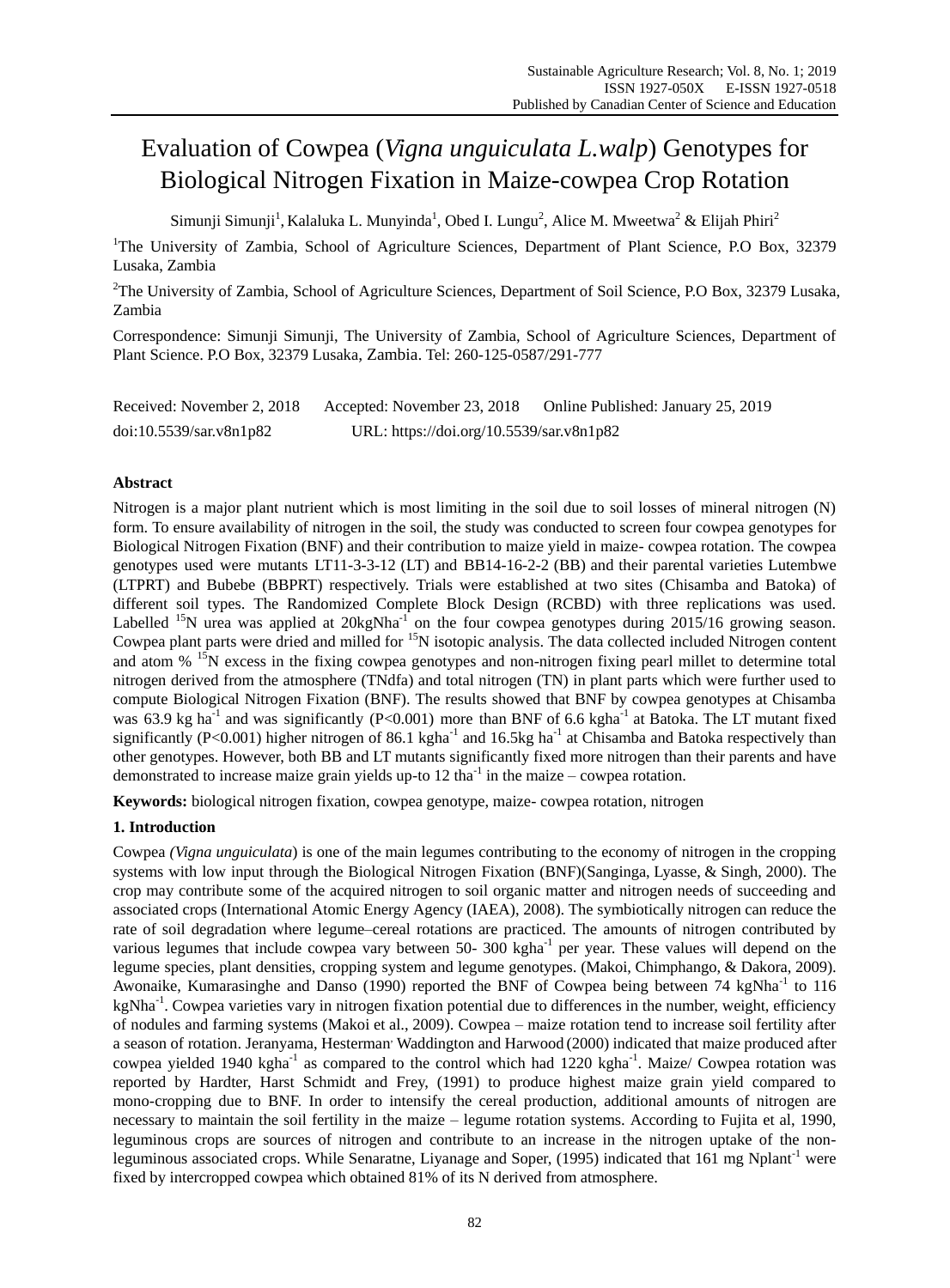The soils in Zambia are however, been reported to have inherently poor fertility status and are most vulnerable to degradation upon cultivation. Due to poor soil fertility, productivity of maize which is a staple food among the smallholder farmers has become very low, ranging from 1.1 tha<sup>-1</sup> to 2.3 tha<sup>-1</sup>. These yields are very low when viewed against average potential yield of maize which is currently at 10 tha<sup>-1</sup>(Indaba Agricultural Policy Research Institute (IAPRI), 2015). One of the major limiting factors is insufficient nitrogen nutrient in the soil because of leaching and volatilization. However, yields of maize can be increased by use of improved and sustainable farming system where the maize crop is rotated with legume crop that fixes nitrogen in the soil. Soil quality can therefore be efficiently, sustainably and effectively managed with the use of newly adapted technologies to improve the production potential in appropriate systems. Some of these systems include crop rotations of cereal crops with legumes such as cowpeas that can fix substantial amount of nitrogen (Phiri, Chipeleme & Chabala, 2006). Therefore, Screening of cowpea genotypes that have high potential for nitrogen fixation and at the same time have a low proportion of N derived from the soil should be a priority for farmers.

The University of Zambia in the recent years have produced some cowpea mutants from the two released parent cowpea varieties that have not been evaluated for biological nitrogen fixation. There is no information documented on the ability of cowpea varieties and their mutants to fix nitrogen in the soil in Zambia. This study was therefore conducted with an objective to evaluate the released cowpea genotypes for biological nitrogen fixation and their contribution to maize productivity of maize grain in a rotation with the legumes.

# **2. Materials and Methods**

The study was conducted to screen four screening four cowpea genotypes for biological nitrogen fixation and their contribution to the yields of maize grown as subsequent crop in a rotation.

### *2.1 Location of Experiments*

The study was conducted at two sites at Chisamba S 14.96783°, E 028.09408°; and Batoka S16.79993°, E 027.20181<sup>°</sup> both in region II of the Zambian agro-ecological zones. Chisamba is located in the central province of Zambia about 65 km north of Lusaka the capital city. Batoka is located in the Southern Province, about 300 km from Lusaka. The Chisamba site is characterized by Clay Loam soils while Batoka site by Loamy Sand soils.

| Farming        |                |         |      |                |                |                 |        |            |      |       |
|----------------|----------------|---------|------|----------------|----------------|-----------------|--------|------------|------|-------|
| <b>Systems</b> | Site           | Depth   | pH   | OM             | N              | P               | K      | Ca         | Mg   | Zn    |
|                |                | Cm      |      |                | %              | mg/kg           |        | cmol/kg    |      | mg/kg |
| <b>CONV</b>    | Batoka         | $0-15$  |      | 4.12 1.68      | 0.08           | 17.4            | 0.1    | 1.27       | 0.29 | 0.04  |
| <b>CONV</b>    | <b>Batoka</b>  | $15-30$ |      | 4.31 0.96 0.06 |                | 14.62 0.08      |        | 1.78       | 0.37 | 0.06  |
| CF             | Batoka         | $0-15$  | 3.8  |                |                | 0.64 0.03 34.06 | 0.1    | 1.66       | 0.19 | 0.24  |
| CF             | Batoka         | $15-30$ |      |                | 3.71 1.12 0.03 | 37.88           | 0.08   | 0.93       | 0.11 | 0.14  |
| <b>CONV</b>    | Chisamba 0-15  |         |      | 6.17 0.72 0.05 |                | 17.92           | 1.04   | 10.9       | 5.48 | 0.28  |
| <b>CONV</b>    | Chisamba 15-30 |         |      | 6.2 2.72 0.09  |                | 17.86           | 0.78   | 10.92 5.76 |      | 0.12  |
| CF             | Chisamba 0-15  |         | 5.49 | 3.2            | 0.05           | 18.86           | - 1.11 | 8.59       | 4.4  | 0.28  |
| CF             | Chisamba 15-30 |         |      | 5.58 2.72 0.08 |                | 13.15           | 0.83   | 8.98       | 5.01 | 0.20  |

Table 1. Baseline Soil chemical properties of the sites+ Table1. Baseline Soil chemical properties of the sites

Based on the baseline soil analysis, soil fertility at Batoka is generally lower as compared to Chisamba. pH, Organic matter, Potassium, Calcium, Magnesium and Zinc at Batoka were on average 4.0, 1.2%, 0.1cmol, 1.41cmol/kg,0.32 cmol/kg, 0.16mg/kg respectively whereas Chisamba had 5.6, 2.7%, 1.0 cmol/kg, 9.9 Ca cmol/kg, 5.16 cmol/kg and 0.22 mg/kg (Table 1). The average annual rain fall at both sites is 750mm. During the 2015/2016 growing season, Chisamba received 726.6 mm of rainfall while Batoka had 620.5 mm.

#### *2.2 Source of Cowpea Genotypes Seed*

The four cowpea genotypes evaluated for Biological Nitrogen Fixation (BNF) in the maize- cowpea rotation system were two parents, Bubebe (BBPRT) and Lutembwe (LTPRT) and two mutants LT 11-3-3-12 (LT) and BB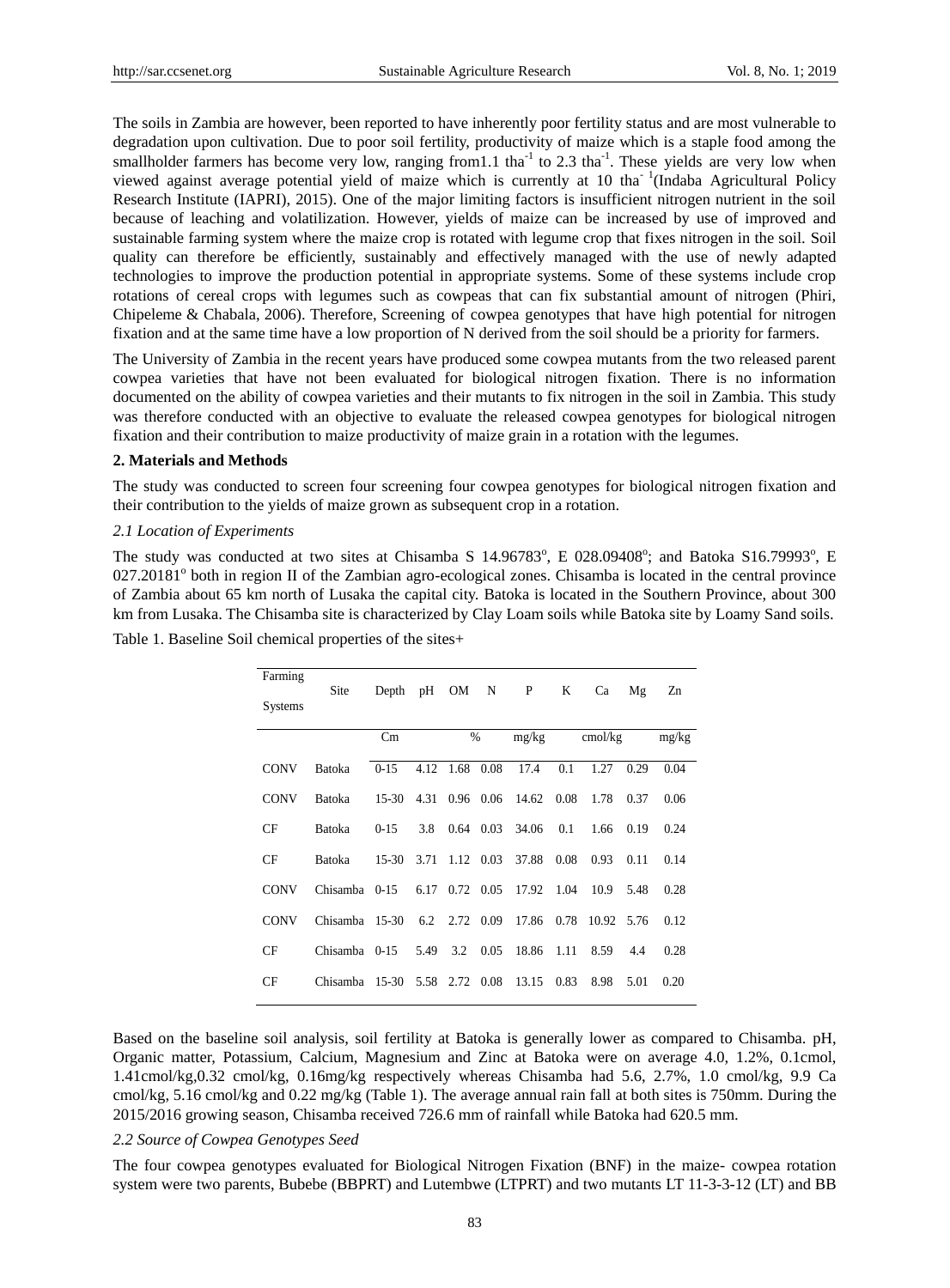14-16-2-2 (BB) one from each parent respectively. The seed was supplied by the University of Zambia, School of Agricultural Sciences, and Department of Plant Science.

### *2.3 Experimental Design*

The experiment was laid out in a Randomized Complete Block Design (RCBD) with three replications. The four cowpea genotype treatments BBPRT, LTPRT and LT and BB were replicated three times.

### *2.4 Trial Establishment and Crop Management*

Cowpea genotypes were planted under minimum tillage practice as one of the conservation farming principles during the 2014/15 and 2015/2016 growing seasons. Planting was done by hand through drilling along the ripped furrows at seed rate of 30 kg ha<sup>-1</sup> to about 7cm between seeds The plot was applied compound fertilizer 10 %N: 20 % P: 10 % K at 200 kgha<sup>-1</sup> providing 20 kgha<sup>-1</sup> nitrogen, 40 kgha<sup>-1</sup> P<sub>2</sub>O<sub>5</sub> and 20 kgha<sup>-1</sup> K<sub>2</sub>O at planting. Each plot of cowpea crop had 12 rows of 6m length spaced at 0.75m. Two guard rows at each end of the blocks were included. <sup>15</sup>N labelled urea was applied to all treatment plots on  $1.5m<sup>2</sup>$  two weeks after planting for determination of Biological Nitrogen Fixation. The application rate was 6.42g urea (20 kgN ha<sup>-1</sup>) of 5.2 atom% <sup>15</sup>N per sub plot of 1.5m<sup>2</sup> (Freitas, Silva & Sampaio, 2012) The application was done using a knapsack sprayer.

Two separate sprays against pests and diseases were made. The first control was at two weeks after cowpea emergency and the second at flowering stage. At planting, Glyphosate spray was applied targeting emerged weeds in the trial field. The next weeding was done manually twice at two and four weeks after planting.

Eight net rows of cowpea were harvested to determine dry biomass and grain yields at maturity stage. The 500 g sample of cowpea stover was dried in an oven at 80 °C for 48hrs. Sample dry weight was used to convert plot wet weight to dry weight. Cowpea stover, pods and grain used in the assessment of nitrogen uptake were sampled at harvest from 1m of the middle row of the labelled  $^{15}N$  subplot. The stover was dried in an oven at 80 <sup>o</sup>C for 48hrs. Stover, pods and grains were then milled. The samples were stored in the fridge at 18 <sup>o</sup>C before analysis. Isotopic analysis on the samples was done at University of Florida and facilitated by International Atomic Energy Agency,Vienna.

### *2.5 Maize- Cowpea Rotations*

In year 2 (2015/2016) season maize varieties were planted after the cowpea genotypes to determine the effect of cowpea on maize productivity in the rotation as compared to maize mono cropping system(CONV) under conventional in the published paper "Optimizing Soil Moisture and Nitrogen Use Efficiency of Some Maize (*Zea mays*) Varieties under Conservation Farming System (Simunji et al, 2018).

### *2.6 Data Collection*

The data collected during crop growth were 50 % flowering, 50 % podding, 90% physiological maturity, dry biomass and grain yields. The laboratory data collected included atom % <sup>15</sup>N excess and nitrogen content. The weighted atom %<sup>15</sup>N was calculated from analysed atom %<sup>15</sup>N excess of cowpea dry biomass, pods and grains. The extent of nitrogen fixation(NF) was computed based on the difference between atom  $%$  <sup>15</sup>N of the parent cowpea to its mutant. Biological Nitrogen Fixation (BNF) was estimated as % nitrogen derived from atmosphere (% Ndfa) using N- Isotope dilution technique equation of Hardason and Danso, (1990).

$$
\% Ndfa = [1-(Nfix/Nref) x100]
$$
\n(1)

Where Nfix is  $15N$  atom % excess of the N- fixing plant and Nref is the  $15N$  atom % excess of the non-fixing plant (pearl millet). The lower the<sup>15</sup>N atom% excess in the plant the higher BNF of the plant due to dilution caused by Ndfa (IAEA, 2008). The extent to which the  $15N/l<sup>4</sup>N$  ratio decreases in the fixing crop, relative to the nonfixing plant determines BNF (Montañez & Sicardi, 2013). Nitrogen (N) content in the cowpea dry biomass, grain and pod was analysed and were used to compute total N (TN) accumulated in the dry biomass, grain and pod yields, while N fixed was calculated using the formula.,

$$
Nfixed = (\% Ndfa) \times TN \tag{2}
$$

Where Nfixed is nitrogen fixed and TN is total N in the dry biomass, grain and pod. The Nitrogen Harvest Index (NHI) which is the proportion of the N in the grain to the total above ground was computed and compared to Ndfa for determination of N pool in the soil according to Giller and Wilson, (1995).

The computed data values of weighted atom % <sup>15</sup>N, Ndfa, Nfixed and NHI were statistically analysed for standard error mean separation with the help of Genstat  $18<sup>th</sup>$  edition software.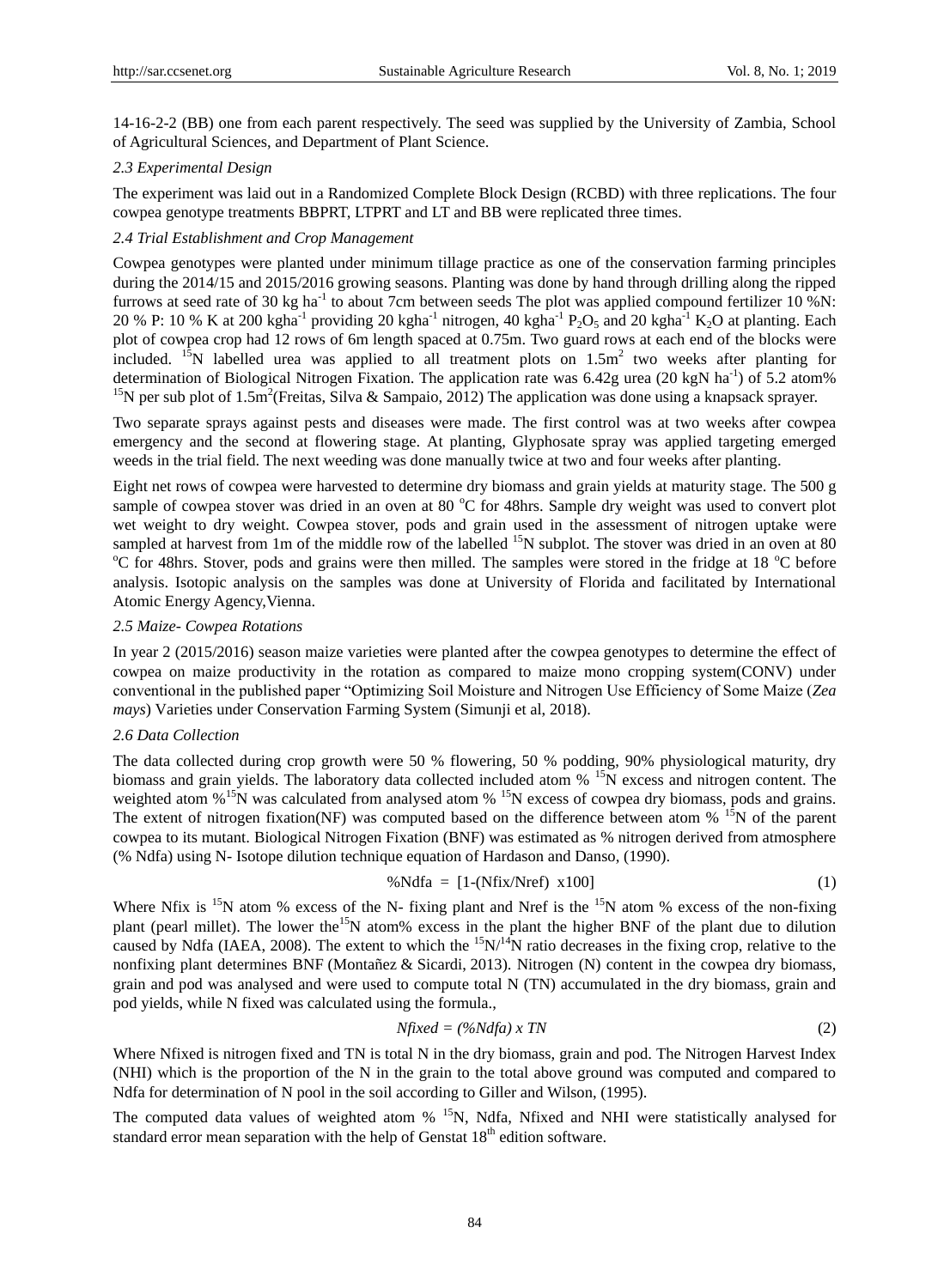### **3. Results and Discussion**

# *3.1 Weighted Atom% <sup>15</sup>N*

The weighted nitrogen atom  $\%$  <sup>15</sup>N which was calculated from the atom  $\%$  <sup>15</sup>N of the stover, pods and grain showed significant variation between the two sites and among the cowpea genotypes. The weighted atom  $\frac{\%}{15}N$ for Chisamba was on average 0.4 while for Batoka was 0.63. The values indicated that Chisamba was 58 % atom % <sup>15</sup>N significantly (P< 0.01) lower than Batoka (Figure 1).



Figure 1. Effect of sites on Cowpea Nitrogen fixation by weighted atom % <sup>15</sup>N

The difference in the weighted atom  $\%$  <sup>15</sup>N at two sites was significant at P<0.01). IAEA. (2008) reported that the lower the atom% <sup>15</sup>N in the sample analysis the higher the Biological Nitrogen Fixation (BNF) due to dilution of nitrogen from the atmosphere. Therefore the data showed that Chisamba site had higher BNF than Batoka site. Chisamba site has Clay Loam soils and is rich in most of the essential plant nutrients as compared to Batoka with poor Loamy Sand soils. Biological nitrogen fixation by legumes is usually enhanced by availability of rhizobium bacteria and phosphorus nutrient in the soil. Carsky et al. (2001) reported low Ndfa in very early maturing local cowpea varieties on relatively poor soils while Sanginga et al. (2000) found increased nitrogen balance in the soil with application of phosphorus. This showed that the high BNF determined at Chisamba could be attributed to high levels of rhizobium bacteria, high pH (5.6) and high levels phosphorus in the soil (Table 1&2).

| <b>Main treatments</b> | pН                | C             | Ca       | P           | N             |
|------------------------|-------------------|---------------|----------|-------------|---------------|
|                        | CaCl <sub>2</sub> | $\frac{6}{9}$ | $mgkg-1$ | $mgkg^{-1}$ | $\frac{0}{0}$ |
| Chisamba (CH)          | 6.73              | 0.76          | 218.5    | 76.50       | 0.037         |
| Batoka (BK)            | 4.44              | 0.54          | 112.6    | 10.80       | 0.042         |
| LsD(0.05)              | 0.215             | 0.11          | 13.83    | 4.21        | 0.00535       |
| CV <sub>%</sub>        | 5.0               | 22.20         | 10.9     | 12.60       | 17.7          |
| <b>Sub Treatments</b>  |                   |               |          |             |               |
| <b>BB</b>              | 5.46              | 0.71          | 165.4    | 50.70       | 0.047         |
| <b>BBPRT</b>           | 5.56              | 0.72          | 178      | 31.70       | 0.038         |
| LT                     | 5.39              | 0.81          | 168.1    | 46.70       | 0.055         |
| <b>LTPRT</b>           | 5.64              | 0.50          | 197      | 57.00       | 0.029         |
| <b>CONV</b>            | 5.88              | 0.41          | 119.1    | 32.00       | 0.028         |
| LsD(0.05)              | 0.34              | 0.18          | 21.87    | 6.65        | 0.00846       |
| CV <sub>0</sub>        | 5.0               | 22.20         | 10.9     | 12.6        | 17.7          |

Table 2. Soil chemical status between the two sites and among Cowpea genotypes (0-15cm)

Among the genotypes evaluated for BNF, LT had lowest weighted atom % <sup>15</sup>N of 0.55 at Batoka and 0.42 at Chisamba compared to other genotypes. This was followed by LTPRT with 0.60 at Batoka and 0.47 at Chisamba. On average LT fixed a 10.3 % significantly lower at (P<0.001) than its parent LTPRT. The BB was 4.6 % significantly lower in the weighted atom  $%$  <sup>15</sup>N than the parent BB PRT (Figure 2).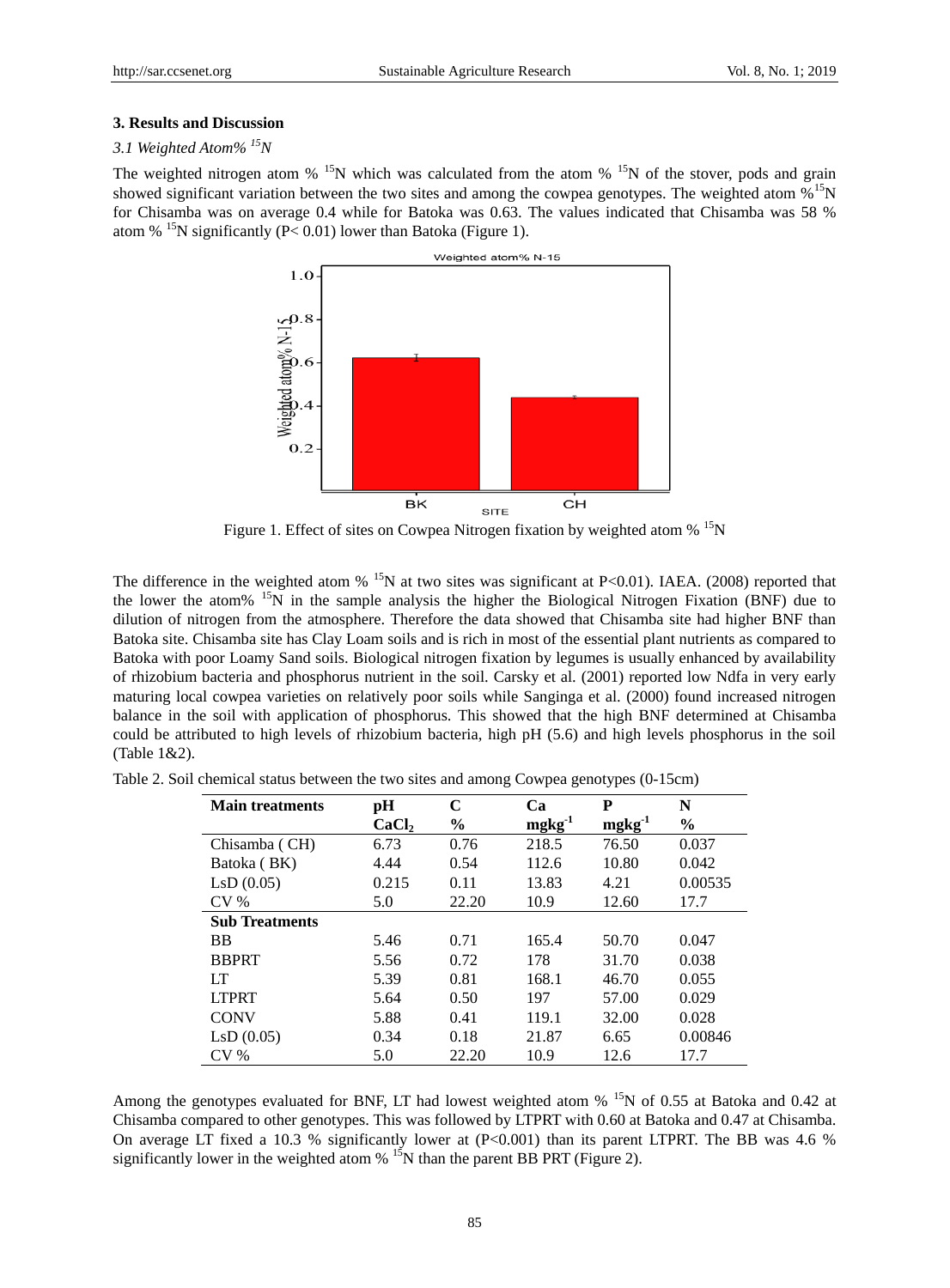

Figure 2. Weighted atom%  $15N$  of the cowpea genotypes

The results suggested that BB and LT mutants fixed more nitrogen than their respective parent varieties. The results further revealed that parent LTPRT and its mutant LT had better traits for BNF than BBPRT and its mutant BB. The findings were in agreement with Sanginga et al. (1990) and Makoi et al. (2009) who indicated that there was genetic variability among and within legumes. An interaction in atom % <sup>15</sup>N between the sites and the cowpea genotypes was observed. The LT mutant was more stable and fixed more nitrogen at both sites while BB mutant tended to fix more nitrogen at Chisamba which has Clay Loam soils.

# *3.2 Extent of Nitrogen Fixation*

The extent of Nitrogen Fixation(NF) was computed based on the difference between atom % <sup>15</sup>N of the parent cowpea to its mutant. The mutants were superior over their parents in terms of atom %<sup>15</sup>N but the extent of NF % between them varied. BB was 3.0% and LT was 8.0% over their parents BBPRT and LTPRT respectively at Batoka with Loamy Sand soils. At Chisamba, BB and LT were 6.0 % and 11.0 % respectively ( Figure 3).



Figure 3. The Extent of Nitrogen Fixation (%) between the two mutant genotypes over the parents at two sites

The results showed that the genetic improvement for BNF through mutation was higher for LT than BB. The results agreed with Sanginga et al. (1990) who found that there is genetic variability for N fixation among legume genotypes. However, BB could be recommended for N economy improvement when produced in Clay Loam soils while the LT could be used in both soil types.

# *3.3 Nitrogen Derived from Atmosphere (%Ndfa)*

The %Ndfa which was calculated from the weighted atom%  $^{15}N$  ratio of nitrogen fixing plant and non-fixing plant (pearl millet) varied between sites and among cowpea genotypes. The Ndfa was 38 at Chisamba and was 70.3% significantly ( P<0.001) better than for Batoka site which had 12% (Figure 4).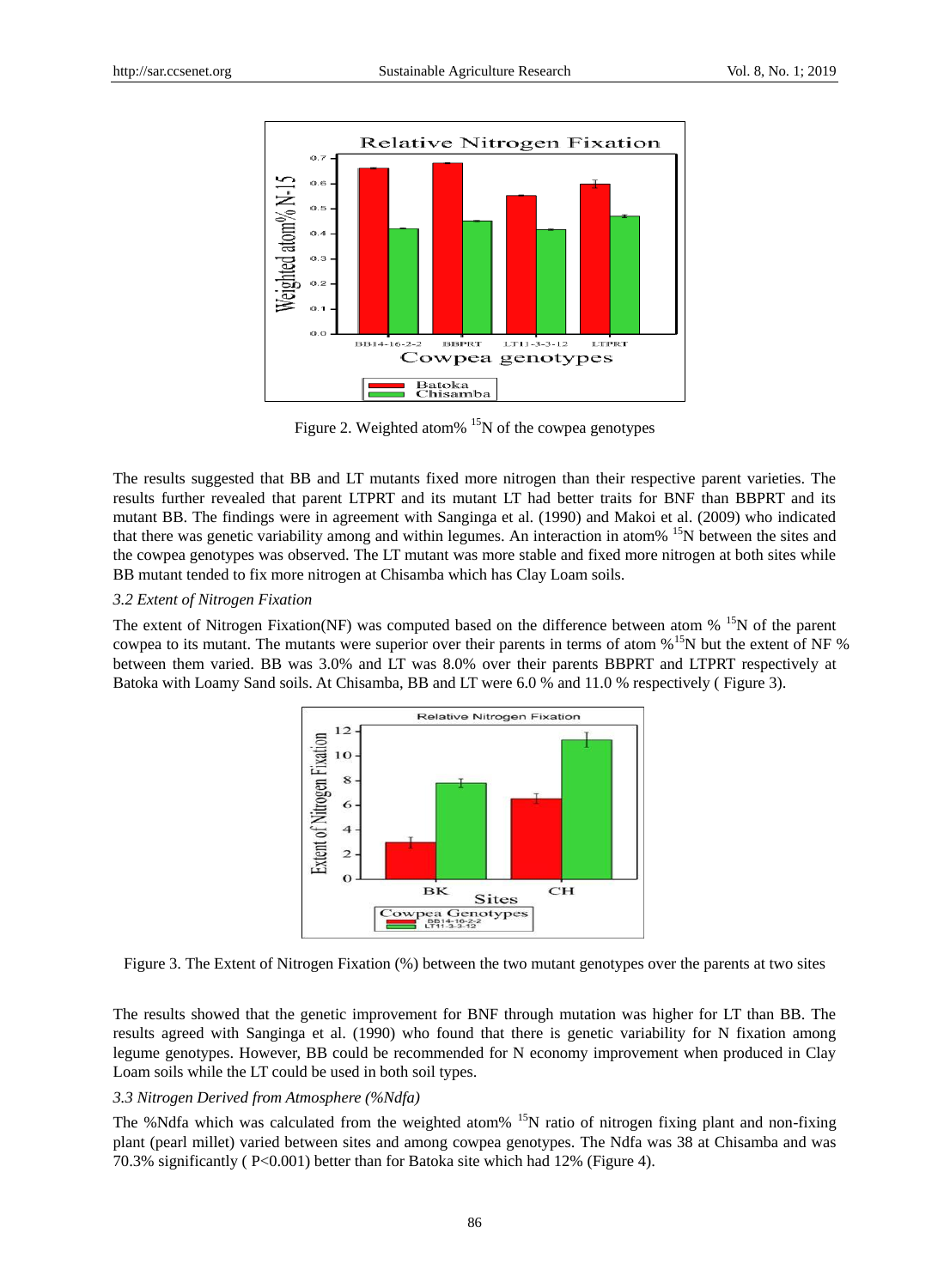

Figure 4. Proportion of nitrogen derived from the atmosphere for cowpea genotypes at two sites

Among the genotypes, LT had significant (P<0.001) highest nitrogen derived from atmosphere (31.7) as compared to LTPRT(25.6), BB 23.0% and BBPRT( 20.2%) on average of two sites. An interaction was observed between the sites and genotypes. The Ndfa for BB and BBPRT were 7.0 and 3.9 at Batoka and 40.6 and 36.5 and Chisamba respectively. LT and LTPRT were however 22.2 and 17.4 at Batoka and 41.2 and 33.7 at Chisamba. Abaidoo, Dare, Killani and Opoku, (2017) found similar results where %Ndfa among cowpea genotypes was in between 31.3 and 61.8. The results showed that the mutants BB and LT with an average of 41.0 derived more nitrogen from the atmosphere at Chisamba (Figure 5).



Figure 5. Total Nitrogen derived from atmosphere

BB and BBPRT were less tolerant to poor acidic soils at Batoka (table 1) compared to LT and LTPRT which appeared relatively more tolerant at Batoka. Therefore, BB could only be recommended to areas with soils that have high fertility status whereas LT could be for both sites.

# *3.4 Dry Biomass Yield*

The dry biomass yield was determined mainly to calculate the total nitrogen and nitrogen fixed in the stover by the cowpea genotypes. Chisamba site produced significantly ( $P<0.001$ ) higher dry biomass yield (4932 kg ha<sup>-1</sup>) of cowpea genotypes than Batoka which had 1767 kg ha<sup>-1</sup> due to differences in soil quality (Table 1). On average mutants BB and LT had higher dry biomass yield of 3293 kgha<sup>-1</sup> and 3953 kgha<sup>-1</sup> than their parents BBRT and LTPRT which produced 2809 kgha<sup>-1</sup> and 3340kgha<sup>-1</sup> respectively. The biomass yield for BB was superior over the parent at both sites while LT produced higher biomass yield than its parent LTPRT at Batoka only (Figure 6).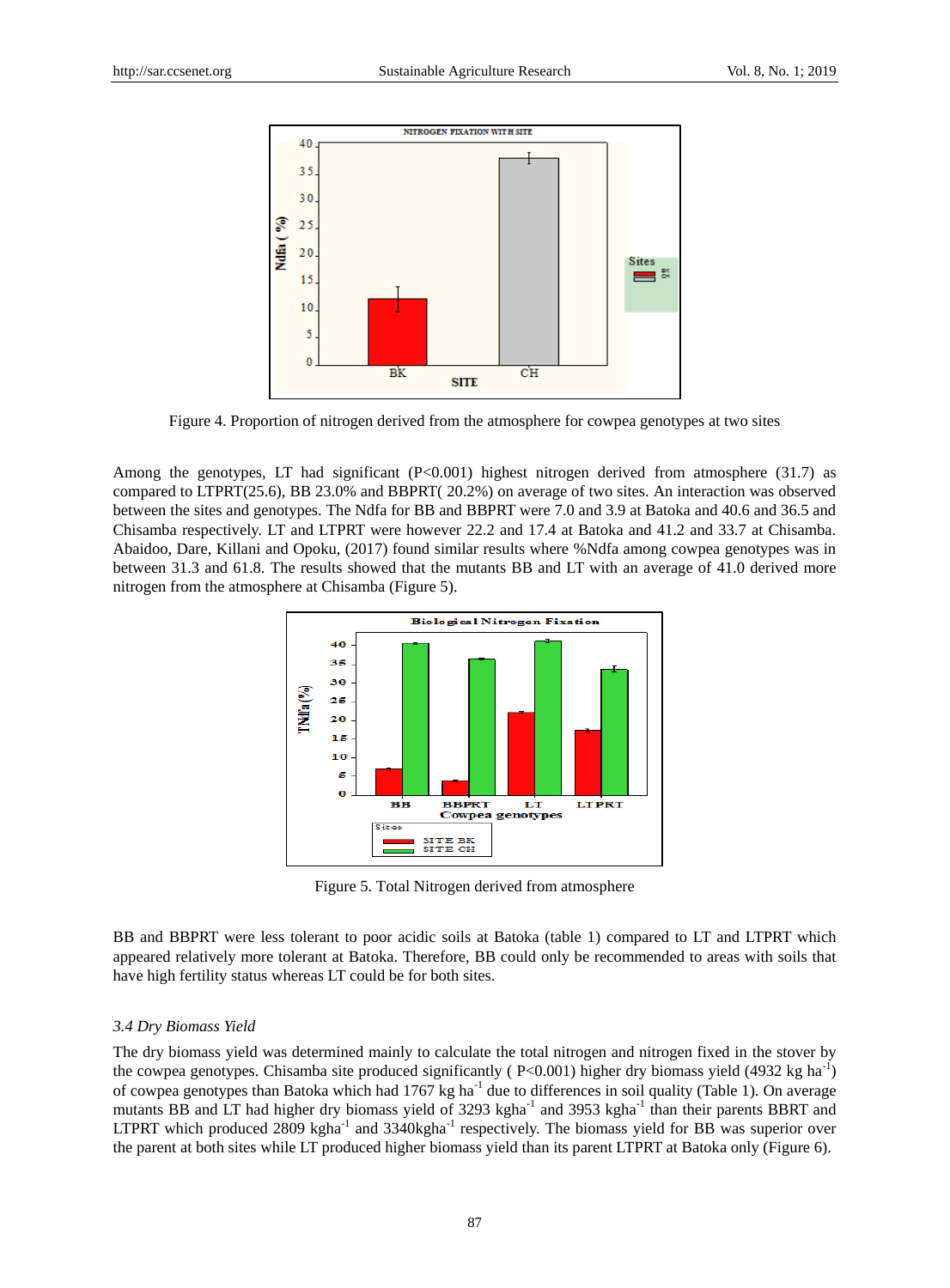

Figure 6. Dry biomass yield of the cowpea genotypes

The results suggest that high biomass yield at Chisamba would increase soil organic matter content for the benefit of the following crop in rotation as compared to Batoka with low dry biomass. Among the genotypes, LT yielded more dry biomass and this could help farmers to improve the soil fertility status if selected to be used in rotation systems at both sites. Rotation of crops increases the production of biomass necessary to the improvement of the low level of soil organic matter (Zoumana, Tatiana, Inamoud & Marc, 2012).

The genotype that yields high dry biomass could also be promoted for livestock feeding regimes as source of protein. Schlecht, Mahler, Sangare, Susenbeth and Beeker, 1995 reported that cowpea fodder when used as feed supplement at night increased animal live weight by 95 kg as compared to 62 kg for the un-supplemented group in the dry season.

### *3.5 Total Nitrogen*

Total nitrogen (TN) was calculated from the total biomass and nitrogen content value in the dry biomass, grain and pod. The mutant LT significantly P<0.001) produced highest total nitrogen  $(141.5 \text{ kgNha}^{-1})$  as compared to LTPRT (95 kgNha<sup>-1</sup>), while mutant BB with 103.1 kgNha<sup>-1</sup> was not significantly (P>0.05) superior over the BBPRT which had 100.8 kgNha<sup>-1</sup>). LTPRT was 45% lower than its mutant LT in nitrogen accumulated in the stover, grain and pods during the cowpea plant growth period (Figure 7). An interaction between the site and cowpea genotypes on total nitrogen accumulation was found at  $P<0.001$ ). BB and LT mutants generally had better yields of TN at both sites whereas BBPRT and LTPRT were much higher at Chisamba.



Figure 7. Total Nitrogen content in cowpea genotypes (grain, pods and dry biomass)

Total nitrogen in the dry biomass component (TNS) was 70.8 kgNha<sup>-1</sup> which represented 71.3 % of the TN in the combined three plant components (biomass, grain and pod). TNS at Chisamba was  $104.2 \text{ kg}Nha^{-1}$  and that of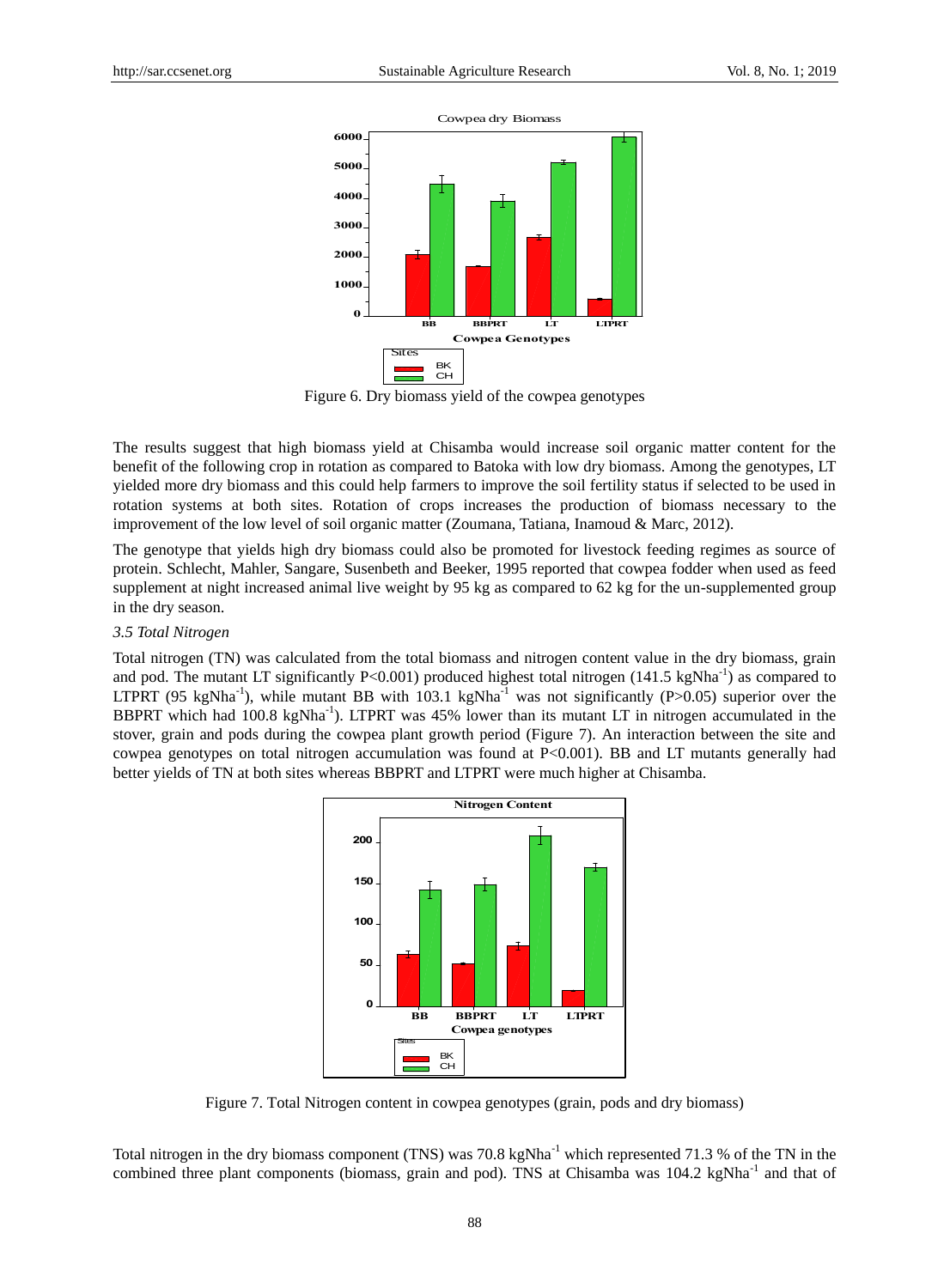Batoka was 37.5kgha<sup>-1</sup>. LT mutant that produced 93.4 kgNha<sup>-1</sup> dry biomass was significantly high at P<0.001 followed by BB mutant with 68.4 kgNha<sup>-1</sup> and were both significantly superior over their parents in the TNS (Figure 8).



Figure 8. Nitrogen content in the cowpea total dry biomass

There was significant interaction  $(P<0.001)$  between the site and cowpea genotypes. This means that the sites were more favourable for specific cowpea genotypes when compared to others. Therefore, BB and LT had high yields of TNS at both sites while BBPRT and LTPRT had too low TNS at Batoka. The TNS is important on nitrogen required in plant growth because it is returned to the soil through mineralization of plant nutrients. The nitrogen in the stover could be beneficial to the succeeding cereal crop included in the rotation. The non-N benefit of cowpea rotation to cereal yields were reported to be almost always higher than after cereal crop (Jeranyama et al., 2000). Hardter, Harst, Schmidt and Frey, (1991) reported high maize yields in maize-cowpea rotation and did not show any reduction in yields over a period of growing seasons.

In the same experiment the higher maize grain yield of 12tha<sup>-1</sup> were obtained in the maize-cowpea rotation than in the monocropping of maize which had  $4.5 \text{ tha}^{-1}$ (Figure 9). The higher yields of maize were due to cowpea mutants which were superior over their parents in the amount of total nitrogen content from higher nitrogen fixation as described earlier and illustrated in Figure 8.

The study hence gave justification of why maize planted after cowpea increased maize grain yield more than in maize- maize mono-cropping system (Simunji, Munyinda, Lungu, Phiri & Mweetwa, 2018). Cowpea genotypes had significant differences at P< 0.05) in maize grain yield effects where LT and BB mutants were generally superior over their parent genotypes (Figure 9).



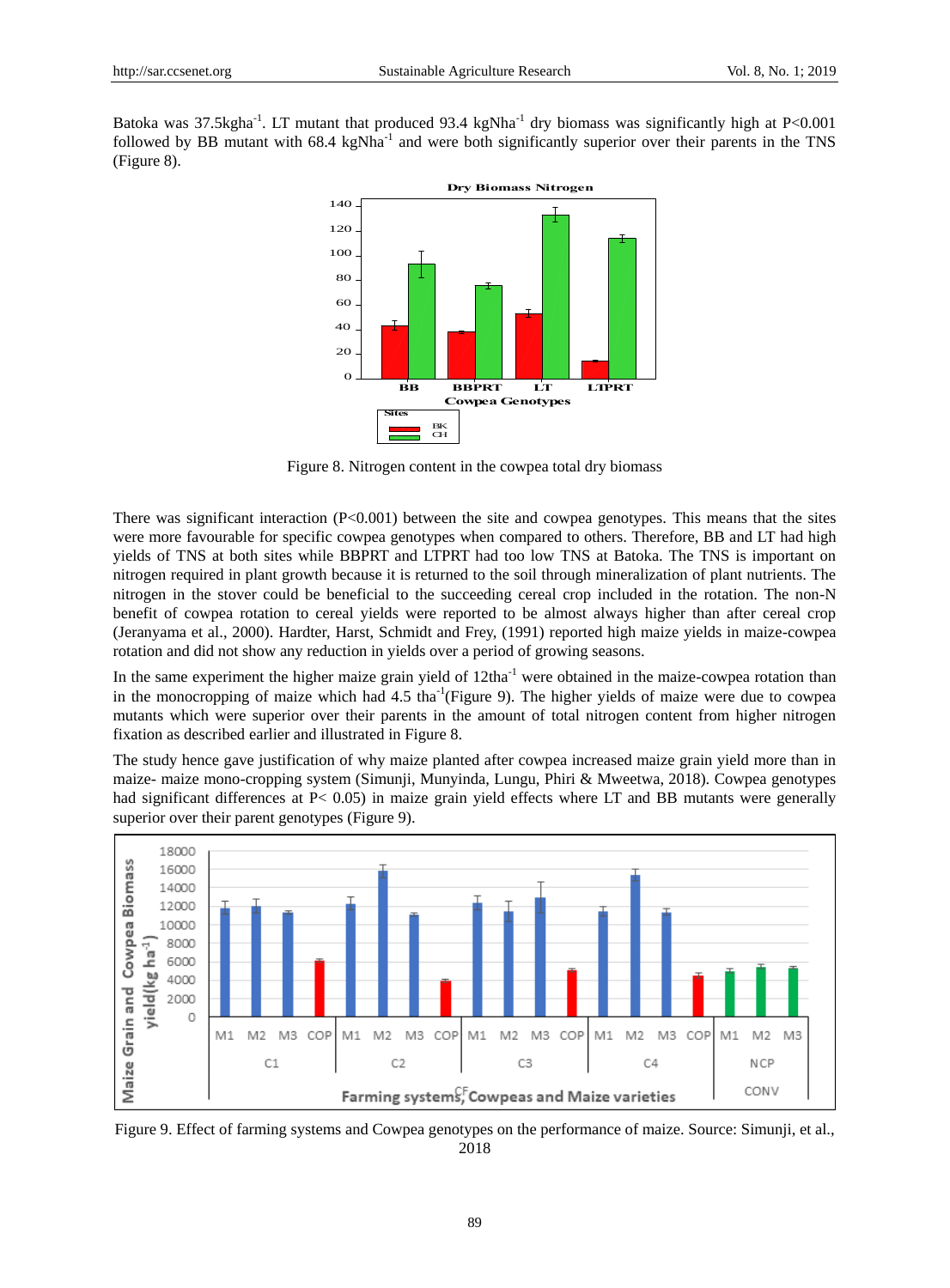### *3.6 Total Nitrogen Fixed.*

This is the total amount of nitrogen fixed in the plant stover, grain and pod as a product of nitrogen derived from atmosphere and the total N content. Between the two sites, Batoka (BK) had significantly lower amount of nitrogen (6.6 kgNha<sup>-1</sup>) fixed in the plant parts (P<0.001) than at Chisamba (CH) which had 63.9 kg N ha<sup>-1</sup> fixed. The LT mutant genotype was significantly highest at P<0.001 in the amount of nitrogen fixed (86.1 kg N ha<sup>-1</sup>) at Chisamba and 16.5 kg N ha<sup>-1</sup> at Batoka (Figure 10).



Figure 10. Total Nitrogen fixed in cowpea genotypes at Chisamba and Batoka

The general results on total nitrogen fixed were in agreement with those of Abaidoo et al. (2017) who found that total N fixed by cowpea genotypes was in the range of  $11.9 - 40$  kg N ha<sup>-1</sup>. However, Belane, Asiwe and Dakora (2011) reported the highest amount of N-fixed by cowpea cultivar as 182 kg ha<sup>-1</sup> whereas Munjonji., Haesaert and Boeckx (2017) showed cowpea genotype with low grain yield performing better for BNF of 71 kg N ha<sup>-1</sup> under well-watered and 39kgN ha<sup>-1</sup> under severe water stress.

There was a significant interaction effect at P<0.05 between sites and genotypes of which mutant LT was observed to have greater potential of accumulated nitrogen fixed at both sites than BB. The other genotypes tended to fix more nitrogen only at Chisamba which had clay loam soils and favourable pH (5.5). BB and LT mutants had 20.5 kg N ha<sup>-1</sup> and 33.4 kg N ha<sup>-1</sup> respectively fixed in the dry biomass. These were significantly (P < 0.001) higher than BBPRT and LTPRT which had 14.6 kg N ha<sup>-1</sup> and 20.5 kg N ha<sup>-1</sup> respectively (Figure 11).



Figure 11. Total Nitrogen Fixed and partitioned to dry Biomass of cowpea grown at Chisamba and Batoka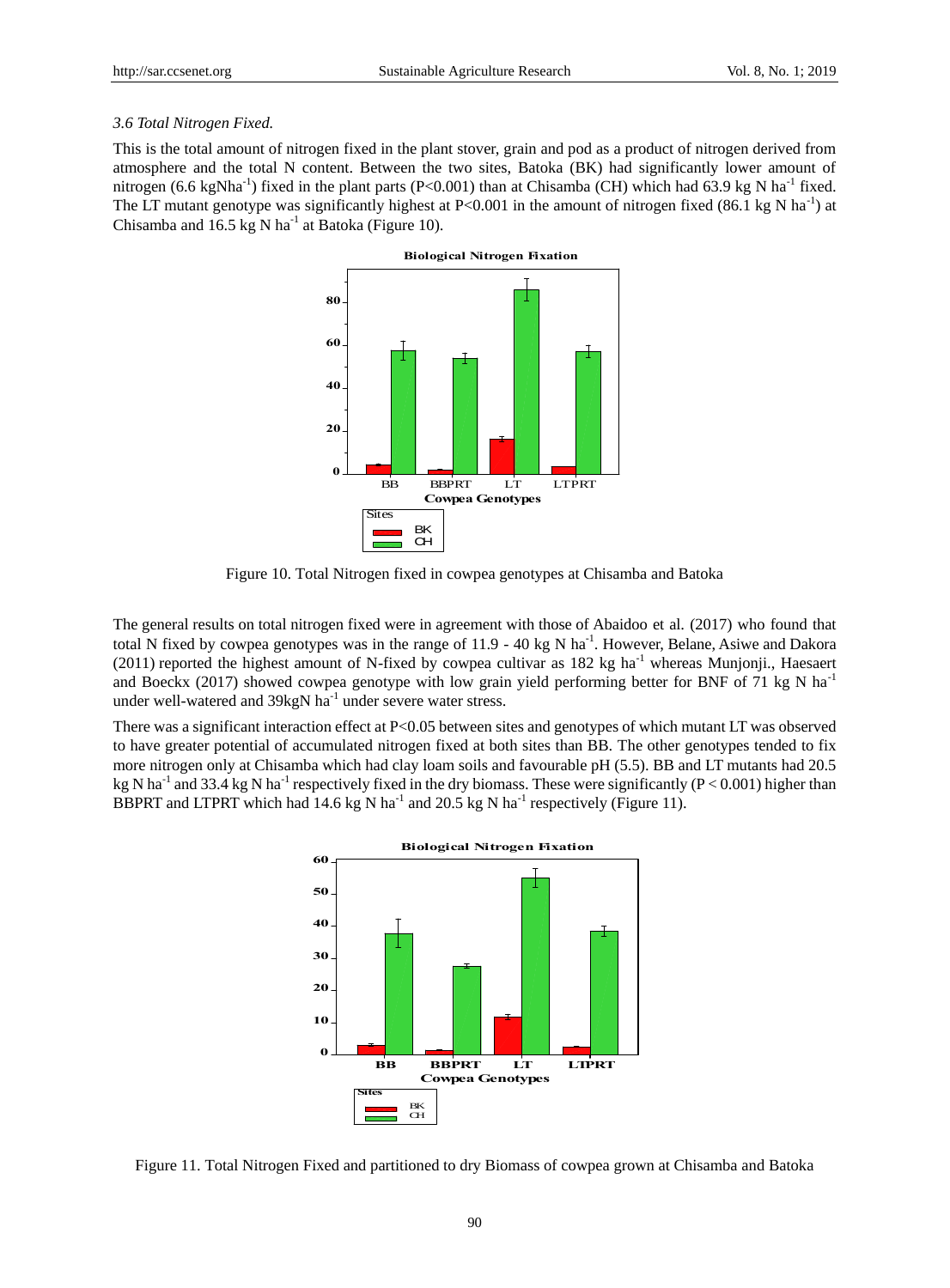The amount of nitrogen fixed by the cowpea plant and partitioned to the dry biomass stover contributes to the nitrogen pool in the soil after decomposition. Part of the nitrogen in the legume plant comes from fertilizers and soil. The results were in agreement with Dakora and Keya (1997) who stated that legumes generally take more than half of their nitrogen requirement from the atmosphere and therefore take less N from the soil compared to the non Nfixing crops. The results further showed that dry biomass yield and biological nitrogen fixed in the biomass were significantly correlated with maize grain yield (Table 3). It was, therefore, demonstrated that cowpea could be one of the main legumes contributing to the economy of nitrogen in cropping systems.

|  |  |  | Table 3. Regression Analysis of Variance |
|--|--|--|------------------------------------------|
|--|--|--|------------------------------------------|

| Source     | DF | Adj SS       | Adj MS       | F-Value P-Value |       |
|------------|----|--------------|--------------|-----------------|-------|
| Regression | 3  | $3.09E + 08$ | $1.03E + 08$ | 22.43           |       |
| <b>BIO</b> |    | 37864526     | 37864526     | 8.24            | 0.006 |
| <b>TNS</b> |    | 18436147     | 18436147     | 4.01            | 0.052 |
| <b>NFS</b> |    | 21366591     | 21366591     | 4.65            | 0.037 |

$$
Maize\, grain\, yield = 6115 + 2.467\, Bio - 210\, TNS + 393\, NFS\tag{3}
$$

The Nitrogen Harvest Index (NHI) which is the proportion of the nitrogen in the grain to the total N in the above ground biomass was observed lower than proportion of N fixed in all cowpea genotypes at Chisamba (Figure 5) and Figure 12). According to Giller and Wilson, (1995) the Nitrogen Harvest Index was lower than proportion of N fixed to the N pool of the soil. The study therefore, indicated an increased N pool of the soil at Chisamba as compared to Batoka soils.



Figure 12. Nitrogen Harvest Index among Cowpea genotypes

### **4. Conclusion and Recommendations**

The study on the assessment of cowpea genotypes to soil nitrogen economy made a contribution to the knowledge of Biological Nitrogen Fixation (BNF). The project confirmed that BNF by cowpea genotypes varied according to soil fertility and genotypes. Higher values of BNF were obtained in genotypes that were more tolerant to the adverse conditions such as low soil fertility and low pH. Both BB and LT mutants were superior over their parents in terms of nitrogen derived from atmosphere, total nitrogen content and nitrogen fixed hence could be considered for integration in maize – cowpea rotation to ensure increased maize grain yields. The study further recommends that other developed mutants should also be evaluated for BNF to identify most superior genotypes with high BNF, dry biomass and nitrogen content.

### **Acknowledgements**

I wish to convey my sincere appreciation to the Agricultural Productivity Program for Southern Africa (APPSA) for funding the study. The Golden valley Agricultural Research Trust is also appreciated for providing land and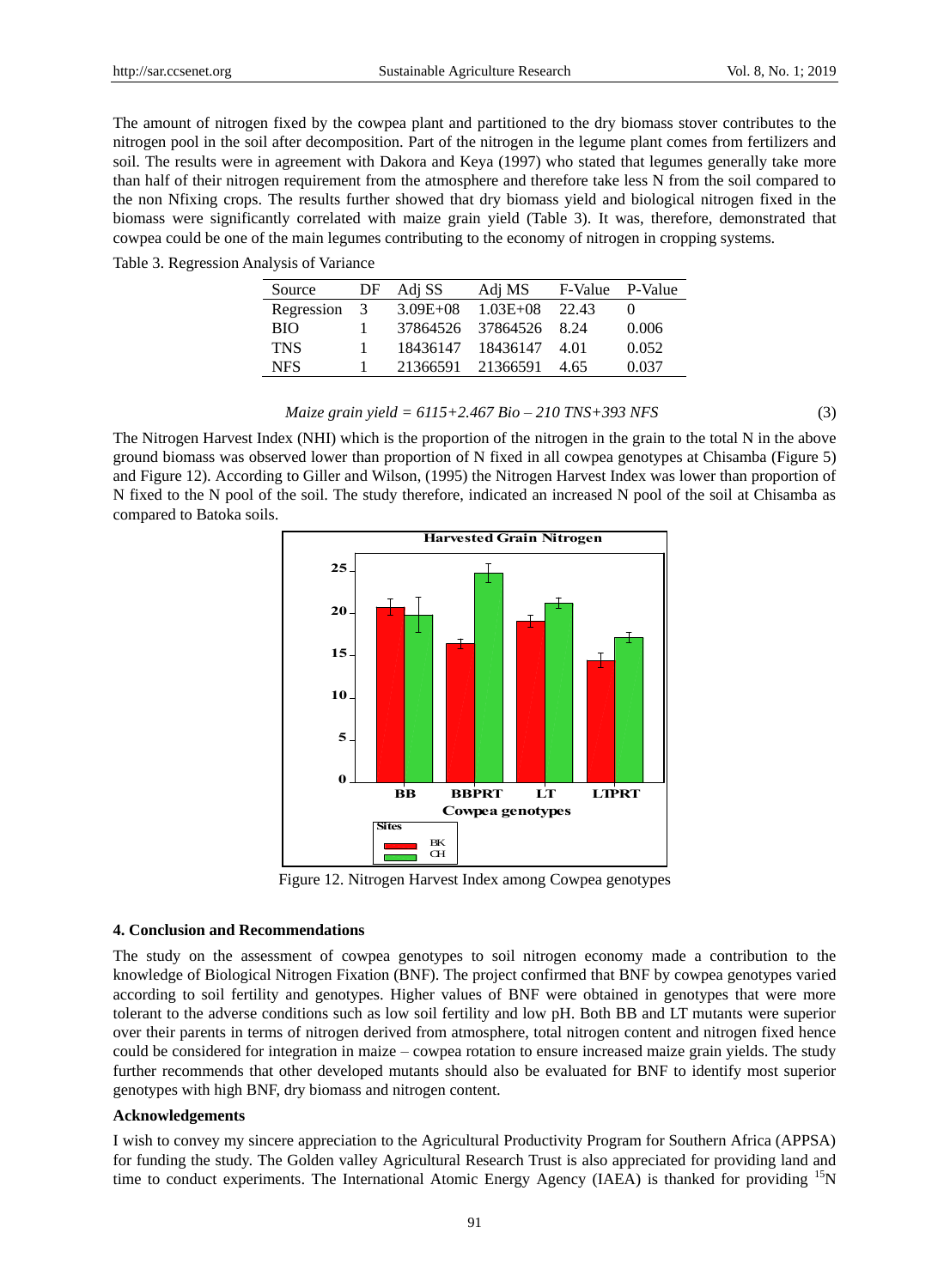labelled urea and for making arrangements to have %N and atom % <sup>15</sup>N analysed at the University of Florida in the United States of America (USA). I also wish to acknowledge the University of Zambia, School of Agricultural sciences (Departments of Plant Science and Soils) for their constant supervision of the project and supplying of cowpea genotypes seed used in the trials.

### **References**

- Abaidoo, R. C., Dare, M. O., Killani, S., & Opoku, A. (2017). Evaluation of early maturing cowpea (Vigna unguiculata) germplasm for variation in phosphorus use efficiency and biological nitrogen fixation potential with indigenous rhizobial populations. *Journal of Agricultural Science, 155*(1), 102-116. https://dx.doi.org/10.1017/S002185961500115X
- Awonaike, K. O., Kumarasinghe, K. S., & Danso, S. K. A. (1990). Nitrogen fixation and yield of cowpea (Vigna unguiculata) as influenced by cultivar and Bradyrhizobium strain. https://doi.org/10.1016/0378-4290(90)90035
- Belane, A. K., Asiwe, J., & Dakora, F. D. (2011). Assessment of N<sub>2</sub> fixation in 32 cowpea (Vigna unguiculata L. Walp) genotypes grown in the field at Taung in South Africa, using 15 N natural abundance. *African Journal of Biotechnology, 10*(55), 11450-11458.
- Carsky, R., Oyewole, B., & Tian, G. (1999). Integrated soil management for the savanna zone of W. Africa: legume rotation and fertilizer N. *Nutrient Cycling in Agroecosystems, 55*(2), 95-105. https://doi.org/10.1023/A:1009856032418
- Dakora, F. D., & Keya, S. O. (1997). Contribution of legume nitrogen fixation to sustainable agriculture in Sub-Saharan Africa. *Soil Biology and Biochemistry, 29*(5-6), 809-817. https://doi.org/10.1016/S0038-0717(96)00225-8
- Freitas, A., Silva, A., & Sampaio, E. (2012). Yield and biological nitrogen fixation of cowpea varieties in the semi-arid region of Brazil. *Biomass and Bioenergy, 45*, 109-114. https://doi.org/10.1016/j.biombioe.2012.05.017
- Fujita, K., Ogata, S., Matsumoto, K., Masuda, T., Godfred, K., Ofosu-Budu, G. K., & Kuwata, K. (1990). Nitrogen transfer and dry matter production in soybean and sorghum mixed cropping system at different population densities. *Soil Sci. Plant Nutr., 36*(2), 233-241. http://dx.doi.org/10.1080/00380768.1990.10414988
- Giller, K. E., & Wilson, K. J. (1995). *Nitrogen Fixation in Tropical Cropping Systems.* C.A.B. International Nitrogen Fixation in Tropical Cropping Systems, C.A.B. International, Wallingford, UK, 1995. Retrieved from http://library.wur.nl/WebQuery/wurpubs/16682
- Hardarson, G., & Danso, S. K. A. (1990). Use of <sup>15</sup>N methodology to assess biological nitrogen fixation. In Hardarson G, (Ed). *Use of nuclear techniques in studies of soil-plant relationships*(pp. 129-160). Training course series No2. International Atomic Energy Agency, Vienna, Austria. Huergo LF.
- Härdter, R., Horst, W. J., Schmidt, G., & Frey, E. (1991). Yields and Land‐Use Efficiency of Maize‐Cowpea Crop Rotation in Comparison to Mixed and Mono cropping on an Alfisol in Northern Ghana. *Journal of Agronomy and Crop Science, 166*(5). https://doi.org/10.1111/j.1439-037X.1991.tb00922.x
- IAEA (2008). Use of tracer technology in mineral fertilizer N management. In: Guidelines on Nitrogen Management in Agricultural Systems. Retrieved from https://www-pub.iaea.org/MTCD/publications/PDF/TCS-29\_PDF/TCS-29.pdf
- IAPRI (2015). Rural Agricultural Livelihoods survey.2015 Survey Report. Retrieved from www.iapri.org.zm/surveys.
- Jeranyama, P., Oran, B. H.,Waddington, S. R., & Richard, R. H. (2000). Relay-Intercropping of Sun hemp and Cowpea into a Smallholder Maize System in Zimbabwe.
- Makoi, J. H. J. R., Chimphango, S. B. M., & Dakora, F. D. (2009). Effect of legume plant density and mixed culture on symbiotic N<sup>2</sup> fixation in five cowpea (*Vigna unguiculata* L. Walp.) genotypes in South Africa. *Symbiosis, 48*, 57. https://doi.org/10.1007/BF03179985
- Montañez, A., & Sicardi, M. (2013). Effects of inoculation on growth promotion and biological nitrogen fixation in maize (Zea mays under greenhouse and field conditions. Laboratorio de Microbiología del Suelo, Instituto de Ecología y Ciencias Ambientales. *Basic Research Journal of Agricultural Science and Review, 2,* 102-110. Retrieved from http//www.basicresearchjournals.org